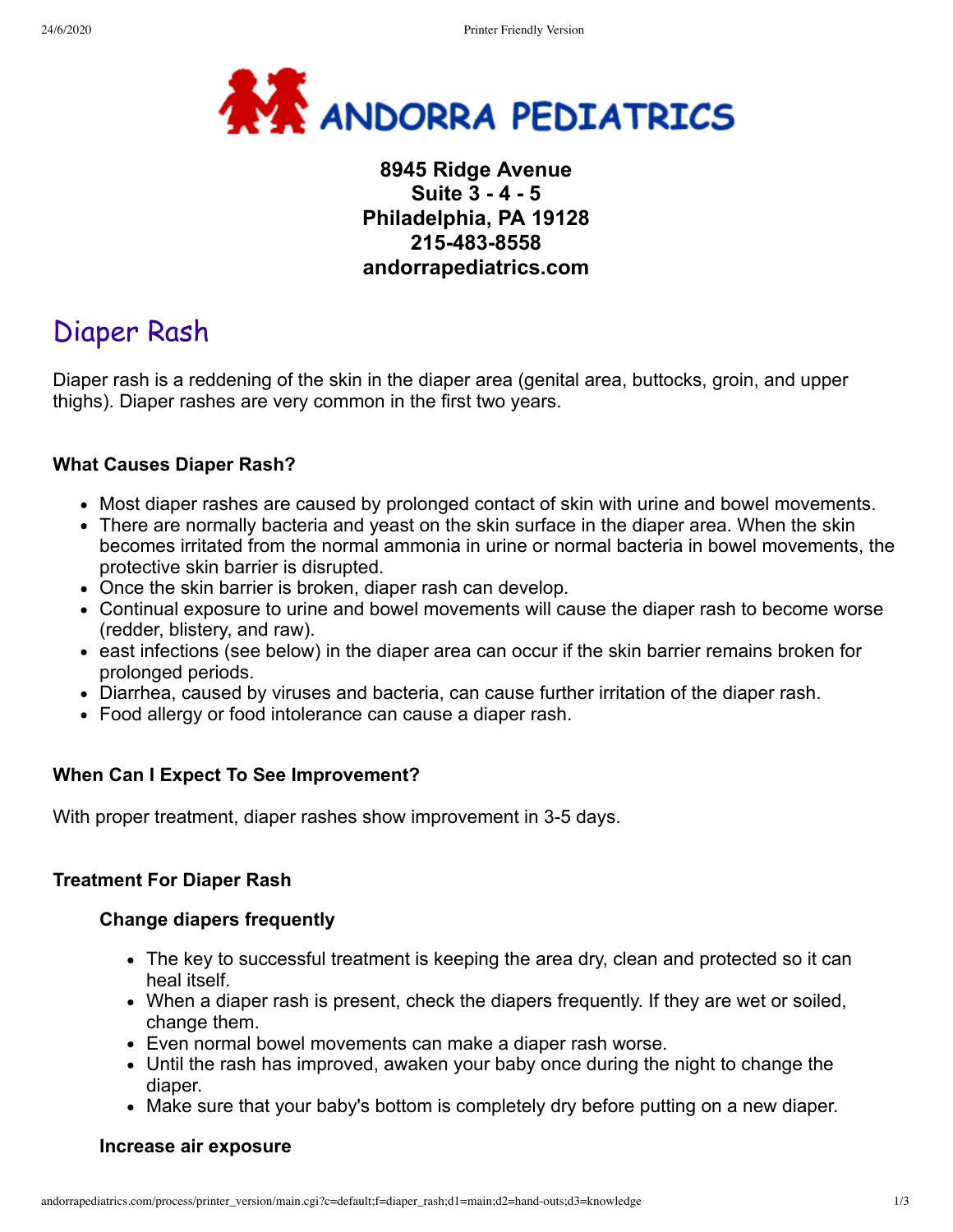- Air is the best healing agent!
- Leave your baby's bottom exposed to the air as much as possible. Practical times are during naps or after bowel movements. Put a towel or diaper under your baby to protect against further mess.
- When the diaper is on, fasten it loosely so that air can circulate between it and the skin.
- Cut the elastic around the legs to allow more air into the diaper area.
- Avoid airtight plastic pants till the rash is better.

#### **Rinse the skin gently with warm water**

- Use a mild soap (Dove, Ivory, Lever) only after bowel movements. The soap will help remove the film of bacteria left on the skin. Washing the skin with soap after every diaper change may worsen a diaper rash.
- After using a soap, rinse well. A nasal bulb syringe or a squirt bottle can be used.
- If the skin is raw, use warm water soaks for 10 minutes 3-4 times a day.
- Domeboro's solution (over the counter) is very effective in soothing a raw diaper rash.

#### **Steroid Cream**

- 1% hydrocortisone cream (over the counter steroid cream) can be added to lessen the redness. If the skin is raw, this cream may sting.
- Do not use any prescription steroid creams in the diaper area, as they can cause damage to your baby's skin.

#### **Barrier Ointments**

- Barrier ointments are necessary to protect a baby's skin until the diaper rash has healed.
- The most common barrier ointments contain zinc oxide and A&D ointment. Triple paste, Desitin, and Balmex are all common barrier ointments.
- After following the instructions above for cleaning the skin in the diaper area, apply a thick layer of barrier ointment to the rash.
- Apply the barrier ointment as frequently as necessary to keep the skin continually protected.
- It is not necessary to wash off all the ointment with each diaper change. Be gentle so as not to further irritate the diaper rash.

## **How Do I Tell If A Yeast Infection Is Present and How Do I Treat?**

- If the diaper rash is bright red or does not start getting better after 3 days of warm water cleaning and air exposure, your child probably has a yeast infection.
- Apply an over the counter antifungal cream (Lotrimin) 3-4 times a day with each diaper change.
- If the rash has not improved in 4-5 days, call the office.

## **What If A Rash Developed After A New Food Or Juice Was Introduced?**

Eliminate that food or juice for one month and then try again. Apple juice can cause diarrhea and result in a terrible diaper rash.

## **How Do I Prevent Diaper Rash?**